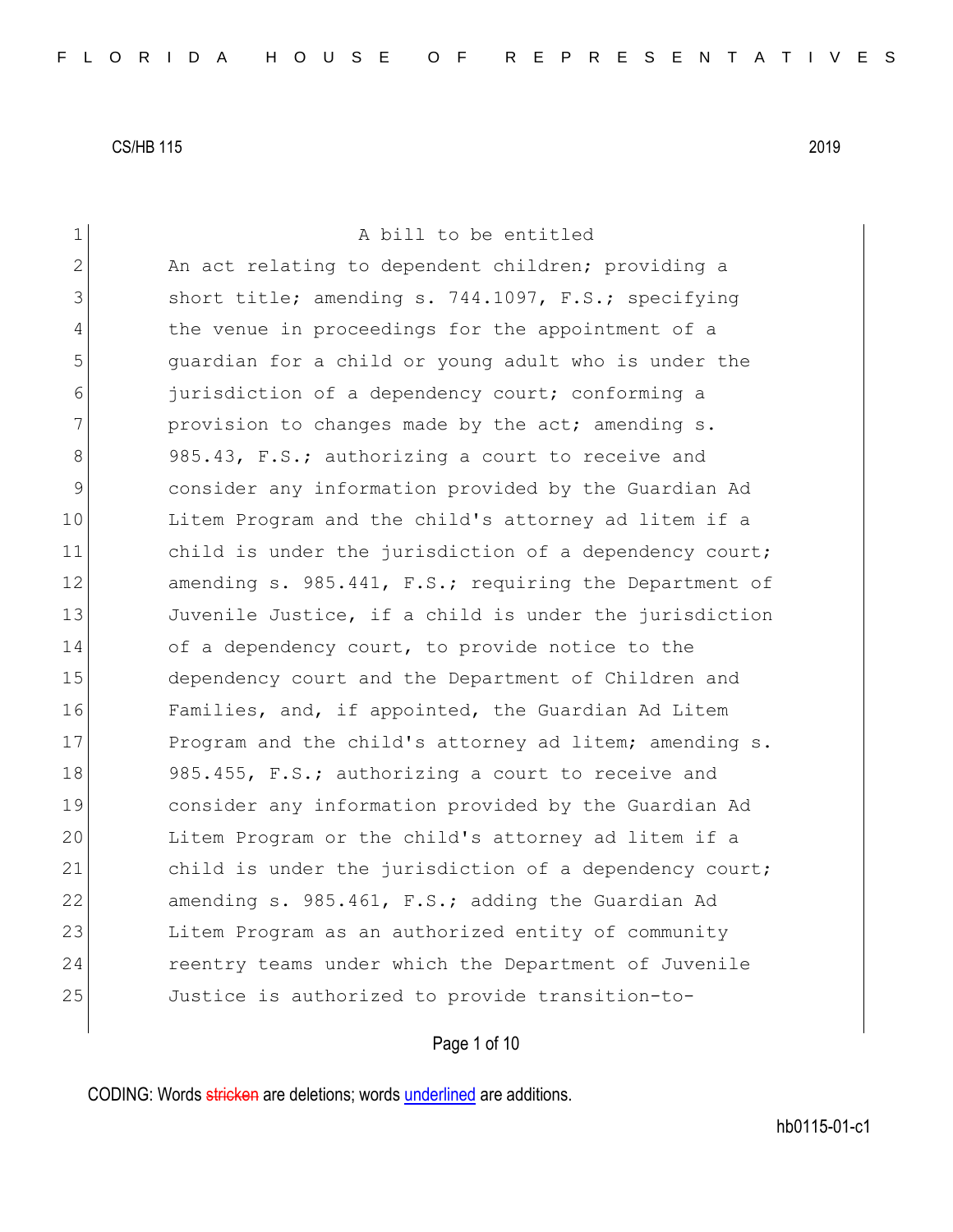|  |  |  |  |  |  |  |  | FLORIDA HOUSE OF REPRESENTATIVES |  |  |  |  |  |  |  |  |  |  |  |  |  |  |  |  |  |  |  |  |  |  |  |  |  |
|--|--|--|--|--|--|--|--|----------------------------------|--|--|--|--|--|--|--|--|--|--|--|--|--|--|--|--|--|--|--|--|--|--|--|--|--|
|--|--|--|--|--|--|--|--|----------------------------------|--|--|--|--|--|--|--|--|--|--|--|--|--|--|--|--|--|--|--|--|--|--|--|--|--|

| 26 | adulthood services to certain children; reenacting ss.        |
|----|---------------------------------------------------------------|
| 27 | 322.051, 322.21, and 382.0255, F.S., relating to              |
| 28 | identification cards, license fees, and fees,                 |
| 29 | respectively, to incorporate the amendment made to s.         |
| 30 | 985.461, F.S., in references thereto; providing an            |
| 31 | effective date.                                               |
| 32 |                                                               |
| 33 | Be It Enacted by the Legislature of the State of Florida:     |
| 34 |                                                               |
| 35 | Section 1. This act may be cited as the "Charting a           |
| 36 | Positive Path for the Future Act."                            |
| 37 | Section 2. Subsections (2) and (3) of section $744.1097$ ,    |
| 38 | Florida Statutes, are amended to read:                        |
| 39 | 744.1097 Venue.-                                              |
| 40 | (2) The venue in proceedings for the appointment of a         |
| 41 | guardian shall be:                                            |
| 42 | If the incapacitated person is a resident of this<br>(a)      |
| 43 | state, in the county where the incapacitated person resides.  |
| 44 | If the incapacitated person is not a resident of this<br>(b)  |
| 45 | state, in any county in this state where property of the      |
| 46 | incapacitated person is located.                              |
| 47 | If the incapacitated person is not a resident of this<br>(C)  |
| 48 | state and owns no property in this state, in the county where |
| 49 | any debtor of the incapacitated person resides.               |
| 50 | If the incapacitated person is a child or young adult<br>(d)  |
|    | Page 2 of 10                                                  |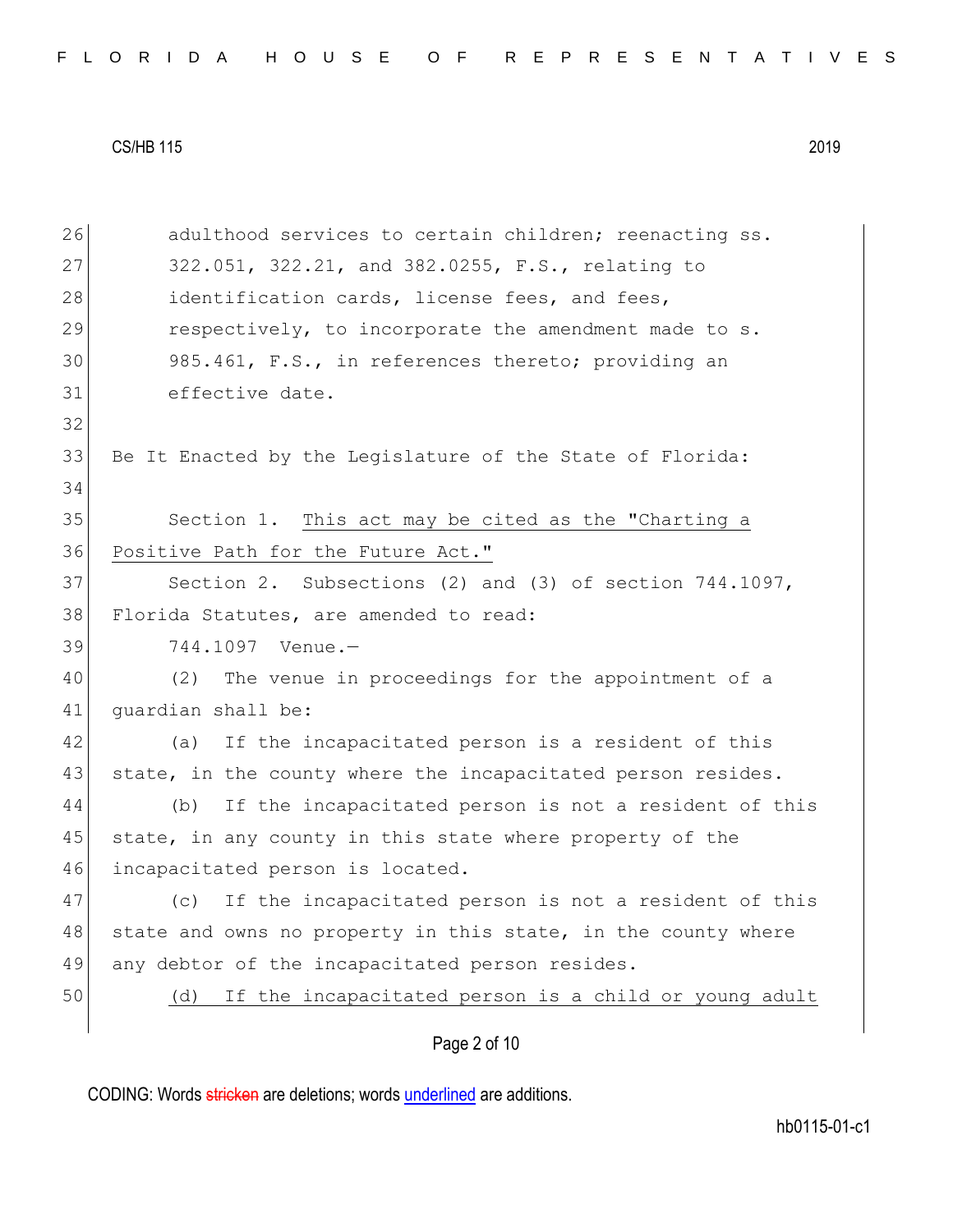51 who is under the jurisdiction of a dependency court, in the 52 county where such incapacitated person resides or in the county 53 with jurisdiction over the dependency case. 54 (3) When the residence of an incapacitated person is 55 changed to another county, the quardian shall petition to have 56 the venue of the guardianship changed to the county of the 57 acquired residence, except in cases where the venue is 58 established under paragraph (2)(d) or as provided in s. 59 744.1098. 60 Section 3. Subsection (2) of section 985.43, Florida 61 Statutes, is amended to read: 62 985.43 Predisposition reports; other evaluations.-63 (2) The court shall consider the child's entire assessment 64 and predisposition report and shall review the records of 65 earlier judicial proceedings before prior to making a final 66 disposition of the case. If the child is under the jurisdiction  $67$  of a dependency court, the court may receive and consider any 68 information provided by the Guardian Ad Litem Program and the 69 child's attorney ad litem, if appointed. The court may, by 70 order, require additional evaluations and studies to be 71 performed by the department; the county school system; or any 72 social, psychological, or psychiatric agency of the state. The 73 court shall order the educational needs assessment completed 74 under s. 985.18(2) to be included in the assessment and 75 predisposition report.

Page 3 of 10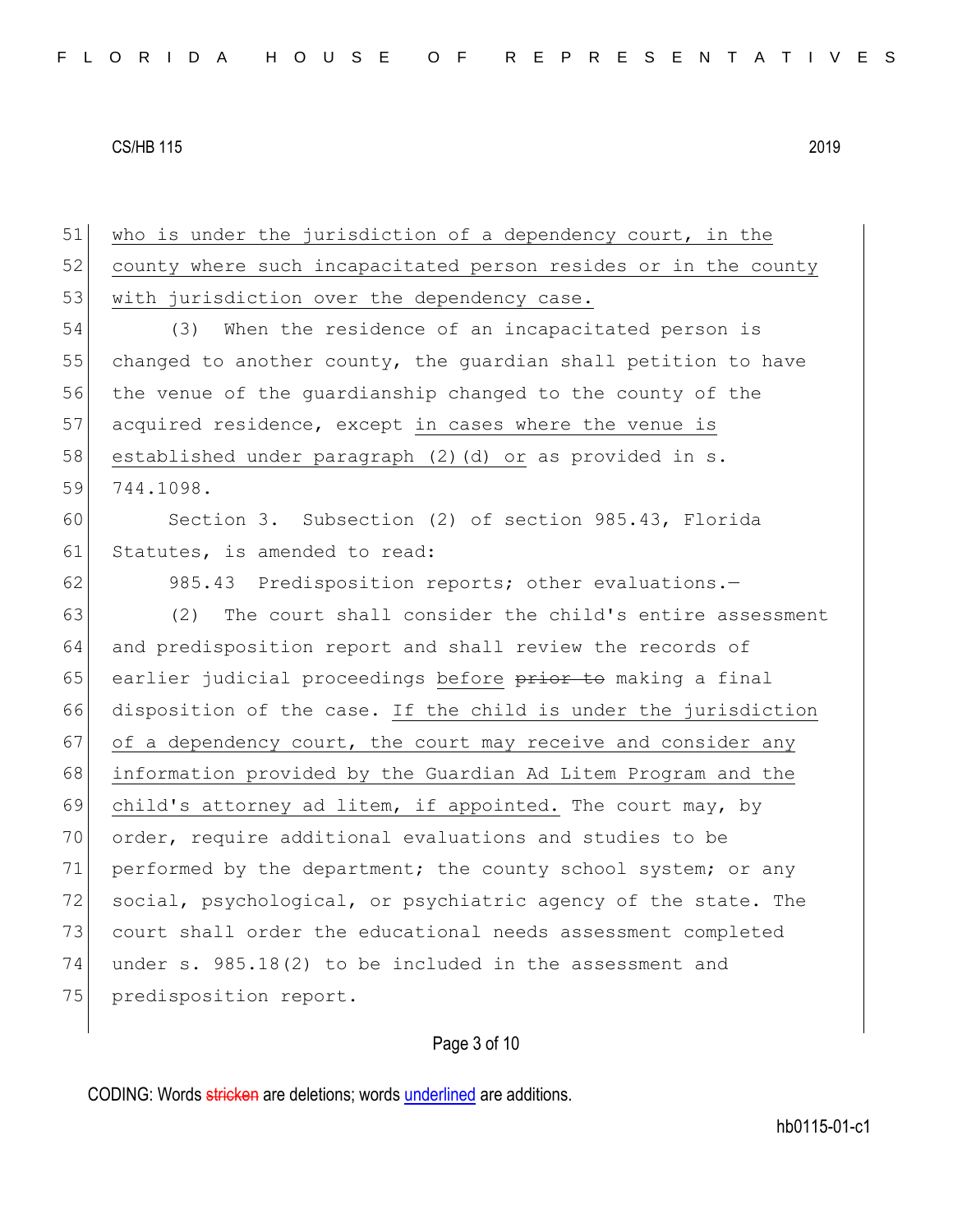76 Section 4. Subsection (4) of section 985.441, Florida 77 Statutes, is amended to read:

78 985.441 Commitment.

79 (4) The department may transfer a child, when necessary to 80 appropriately administer the child's commitment, from one 81 facility or program to another facility or program operated, 82 contracted, subcontracted, or designated by the department, 83 including a postcommitment nonresidential conditional release 84 program, except that the department may not transfer any child 85 adjudicated solely for a misdemeanor to a residential program 86 except as provided in subsection (2). The department shall 87 | notify the court that committed the child to the department and 88 any attorney of record for the child, in writing, of its intent 89 to transfer the child from a commitment facility or program to 90 another facility or program of a higher or lower restrictiveness 91 level. If the child is under the jurisdiction of a dependency 92 court, the department shall also provide notice to the 93 dependency court and the Department of Children and Families, 94 and, if appointed, the Guardian Ad Litem Program and the child's 95 attorney ad litem. The court that committed the child may agree 96 to the transfer or may set a hearing to review the transfer. If 97 the court does not respond within 10 days after receipt of the 98 notice, the transfer of the child shall be deemed granted. 99 Section 5. Subsection (3) of section 985.455, Florida 100 Statutes, is amended to read:

# Page 4 of 10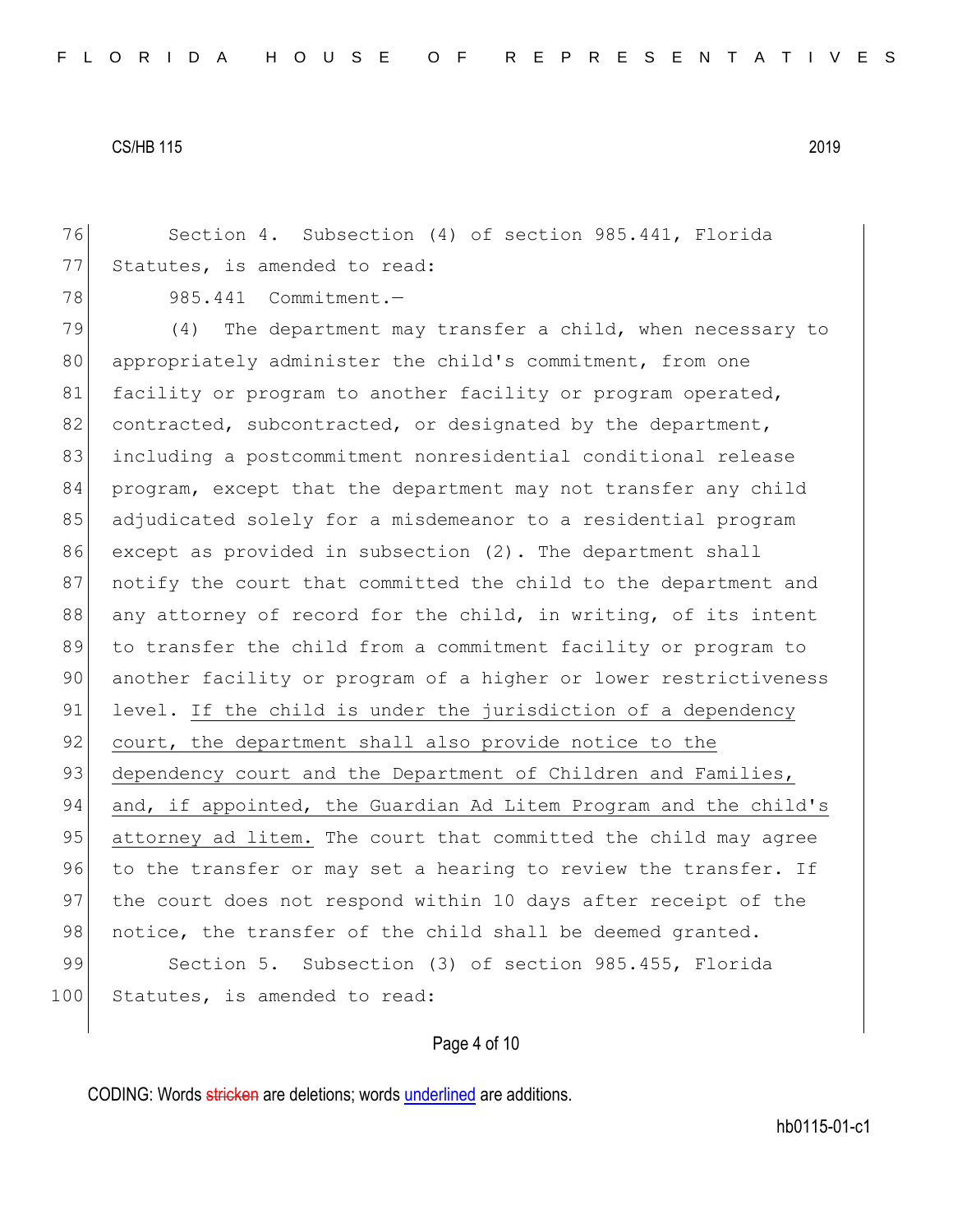101 985.455 Other dispositional issues.-

102 (3) Any commitment of a delinquent child to the department 103 must be for an indeterminate period of time, which may include 104 periods of temporary release; however, the period of time may 105 not exceed the maximum term of imprisonment that an adult may 106 serve for the same offense, except that the duration of a 107 minimum-risk nonresidential commitment for an offense that is a 108 misdemeanor of the second degree, or is equivalent to a 109 misdemeanor of the second degree, may be for a period not to 110 exceed 6 months. The duration of the child's placement in a 111 commitment program of any restrictiveness level shall be based 112 on objective performance-based treatment planning. The child's 113 treatment plan progress and adjustment-related issues shall be 114 reported to the court quarterly, unless the court requests 115 monthly reports. If the child is under the jurisdiction of a 116 dependency court, the court may receive and consider any 117 information provided by the Guardian Ad Litem Program or the 118 child's attorney ad litem, if appointed. The child's length of 119 stay in a commitment program may be extended if the child fails 120 to comply with or participate in treatment activities. The 121 child's length of stay in the program shall not be extended for 122 purposes of sanction or punishment. Any temporary release from 123 such program must be approved by the court. Any child so 124 committed may be discharged from institutional confinement or a 125 program upon the direction of the department with the

# Page 5 of 10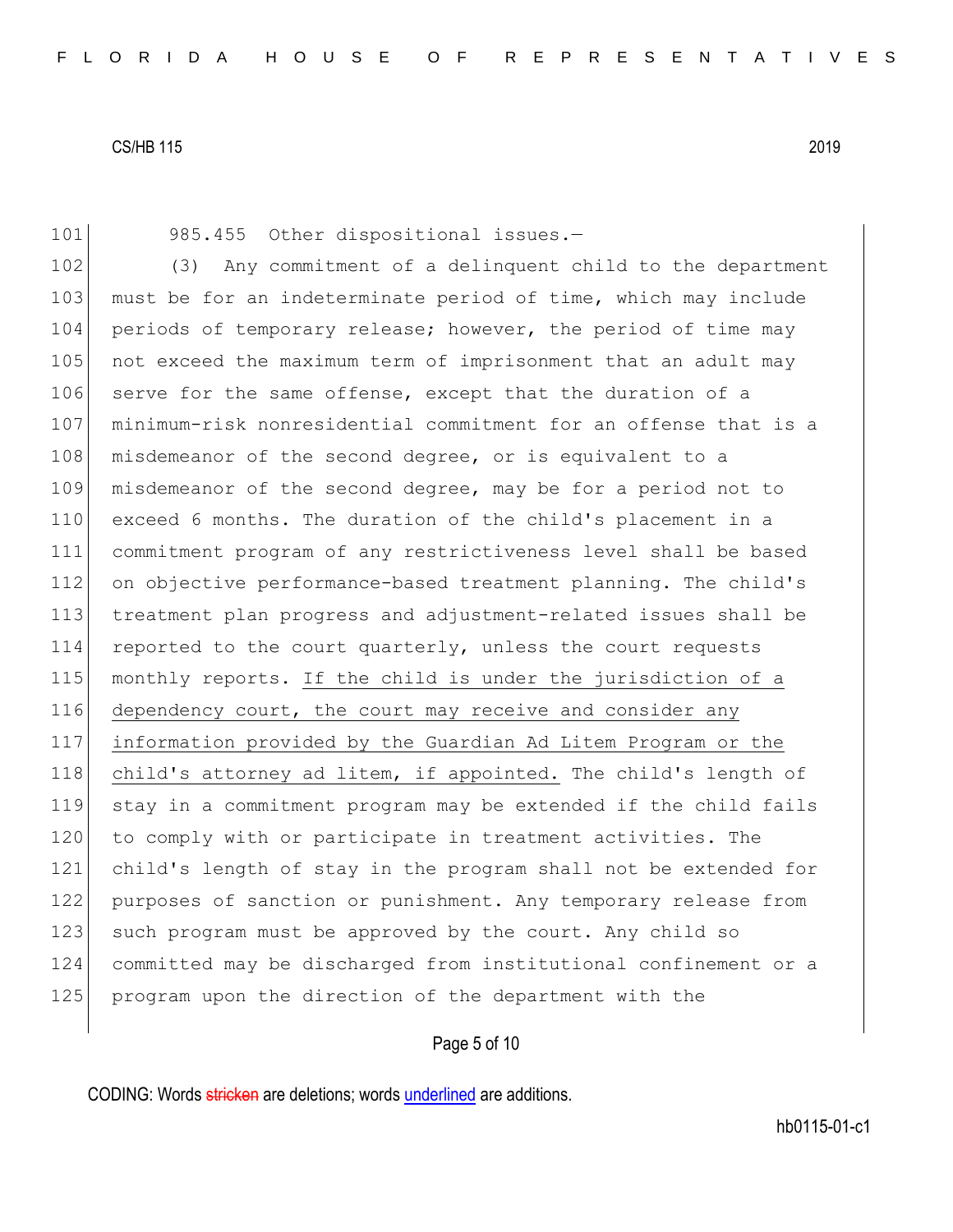126 concurrence of the court. The child's treatment plan progress 127 and adjustment-related issues must be communicated to the court 128 at the time the department requests the court to consider 129 releasing the child from the commitment program. The department 130 shall give the court that committed the child to the department 131 reasonable notice, in writing, of its desire to discharge the 132 child from a commitment facility. The court that committed the 133 child may thereafter accept or reject the request. If the court 134 does not respond within 10 days after receipt of the notice, the 135 request of the department shall be deemed granted. This section 136 does not limit the department's authority to revoke a child's 137 temporary release status and return the child to a commitment 138 facility for any violation of the terms and conditions of the 139 temporary release.

140 Section 6. Paragraph (b) of subsection (4) of section 141 985.461, Florida Statutes, is amended to read:

142 985.461 Transition to adulthood.-

 (4) As part of the child's treatment plan, the department may provide transition-to-adulthood services to children released from residential commitment. To support participation in transition-to-adulthood services and subject to 147 appropriation, the department may:

148 (b) Use community reentry teams to assist in the 149 development of a list of age-appropriate activities and 150 responsibilities to be incorporated in the child's written case

Page 6 of 10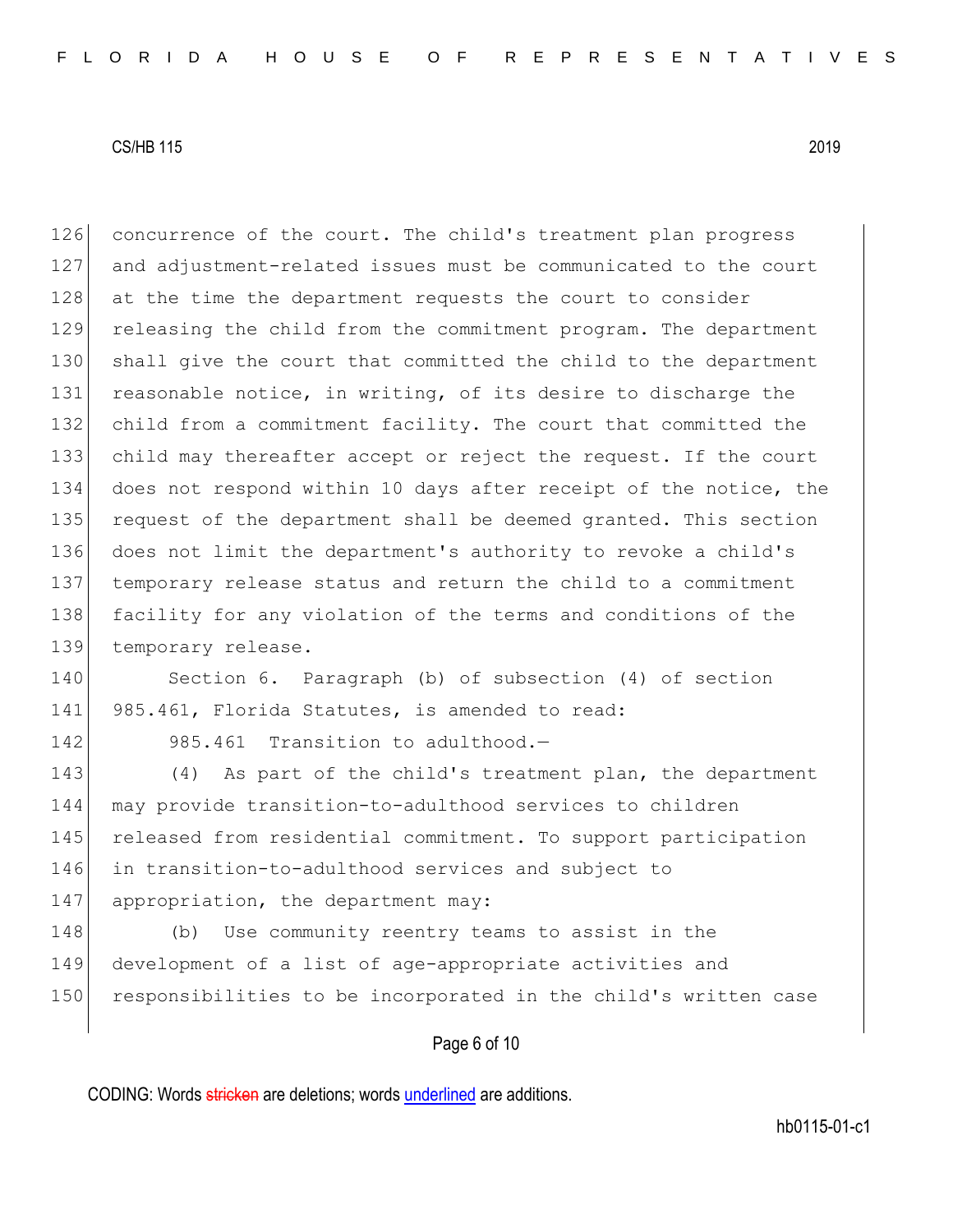151 plan for any youth who is under the custody or supervision of 152 the department. Community reentry teams may include 153 representatives from school districts, law enforcement, 154 workforce development services, community-based service 155 providers, the Guardian Ad Litem Program, and the youth's 156 family. Such community reentry teams must be created within 157 existing resources provided to the department. Activities may 158 include, but are not limited to, life skills training, including 159 training to develop banking and budgeting skills, interviewing 160 and career planning skills, parenting skills, personal health 161 management, and time management or organizational skills; 162 educational support; employment training; and counseling.

163 Section 7. For the purpose of incorporating the amendment 164 made by this act to section 985.461, Florida Statutes, in a 165 reference thereto, subsection (9) of section 322.051, Florida 166 Statutes, is reenacted to read:

167 322.051 Identification cards.-

168 (9) Notwithstanding any other provision of this section or 169 s. 322.21 to the contrary, the department shall issue or renew a 170 card at no charge to a person who presents evidence satisfactory 171 to the department that he or she is homeless as defined in s. 172 414.0252(7), to a juvenile offender who is in the custody or 173 under the supervision of the Department of Juvenile Justice and 174 receiving services pursuant to s. 985.461, to an inmate 175 receiving a card issued pursuant to s.  $944.605(7)$ , or, if

Page 7 of 10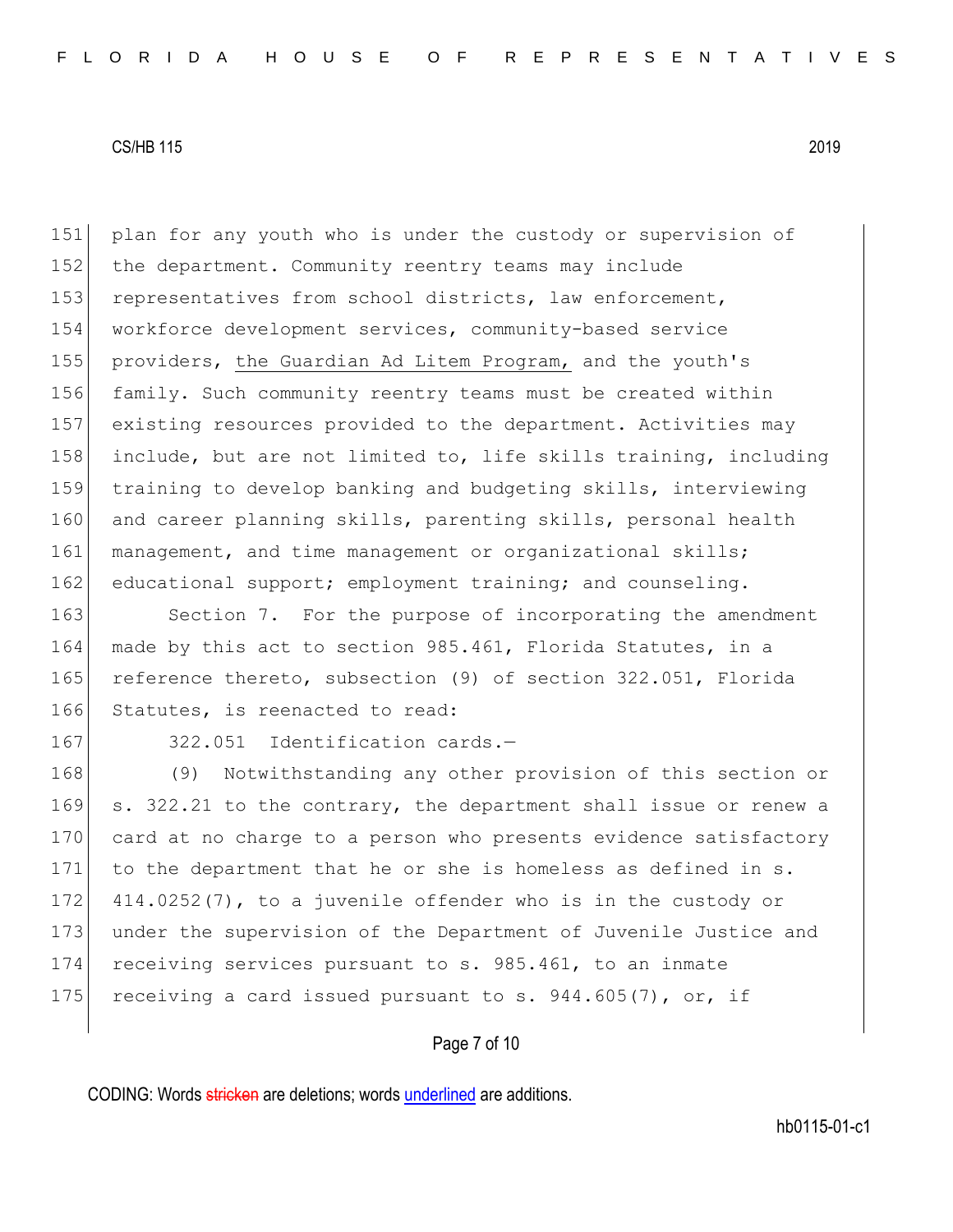176 necessary, to an inmate receiving a replacement card if the 177 department determines that he or she has a valid state 178 identification card. If the replacement state identification 179 card is scheduled to expire within 6 months, the department may 180 also issue a temporary permit valid for at least 6 months after 181 the release date. The department's mobile issuing units shall 182 process the identification cards for juvenile offenders and 183 inmates at no charge, as provided by  $s. 944.605$  (7)(a) and (b).

184 Section 8. For the purpose of incorporating the amendment 185 made by this act to section 985.461, Florida Statutes, in a 186 reference thereto, paragraph (f) of subsection (1) of section 187 322.21, Florida Statutes, is reenacted to read:

188 322.21 License fees; procedure for handling and collecting  $189$  fees.-

190 (1) Except as otherwise provided herein, the fee for:

191 (f) An original, renewal, or replacement identification 192 card issued pursuant to s. 322.051 is \$25, except that an 193 applicant who presents evidence satisfactory to the department 194 that he or she is homeless as defined in s.  $414.0252(7)$ ; his or 195 her annual income is at or below 100 percent of the federal 196 poverty level; or he or she is a juvenile offender who is in the 197 custody or under the supervision of the Department of Juvenile 198 Justice, is receiving services pursuant to s. 985.461, and whose 199 identification card is issued by the department's mobile issuing 200 units is exempt from such fee. Funds collected from fees for

## Page 8 of 10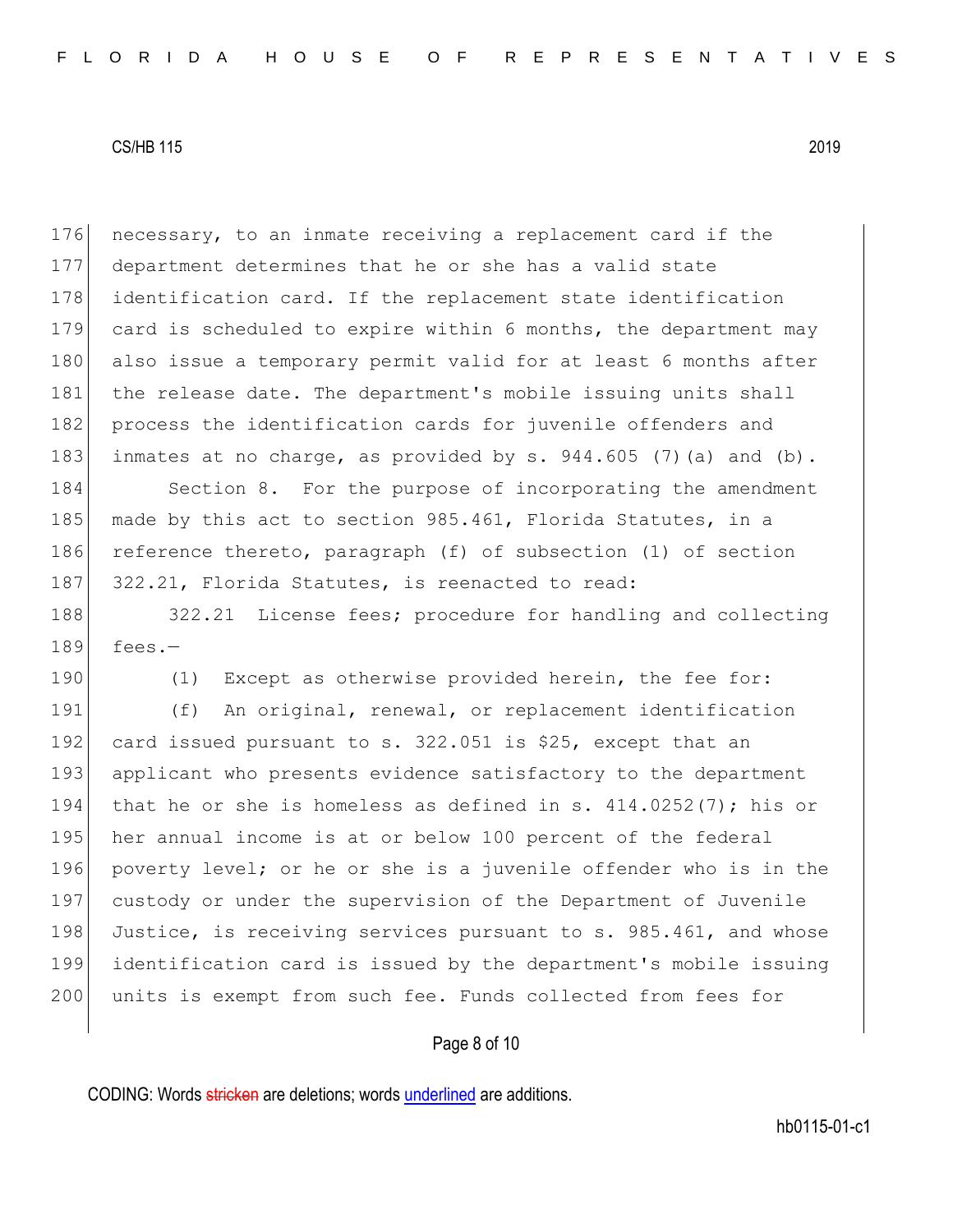201 original, renewal, or replacement identification cards shall be 202 distributed as follows:

203 1. For an original identification card issued pursuant to 204 s. 322.051, the fee shall be deposited into the General Revenue 205 Fund.

206 2. For a renewal identification card issued pursuant to s. 207 322.051, \$6 shall be deposited into the Highway Safety Operating 208 Trust Fund, and \$19 shall be deposited into the General Revenue 209 Fund.

210 3. For a replacement identification card issued pursuant 211 to s. 322.051, \$9 shall be deposited into the Highway Safety 212 Operating Trust Fund, and \$16 shall be deposited into the 213 General Revenue Fund. Beginning July 1, 2015, or upon completion 214 of the transition of the driver license issuance services, if 215 the replacement identification card is issued by the tax 216 collector, the tax collector shall retain the \$9 that would 217 otherwise be deposited into the Highway Safety Operating Trust 218 Fund and the remaining revenues shall be deposited into the 219 General Revenue Fund.

220 Section 9. For the purpose of incorporating the amendment 221 made by this act to section 985.461, Florida Statutes, in a 222 reference thereto, subsection (3) of section 382.0255, Florida 223 Statutes, is reenacted to read:

224 382.0255 Fees.—

225 (3) Fees shall be established by rule. However, until

Page 9 of 10